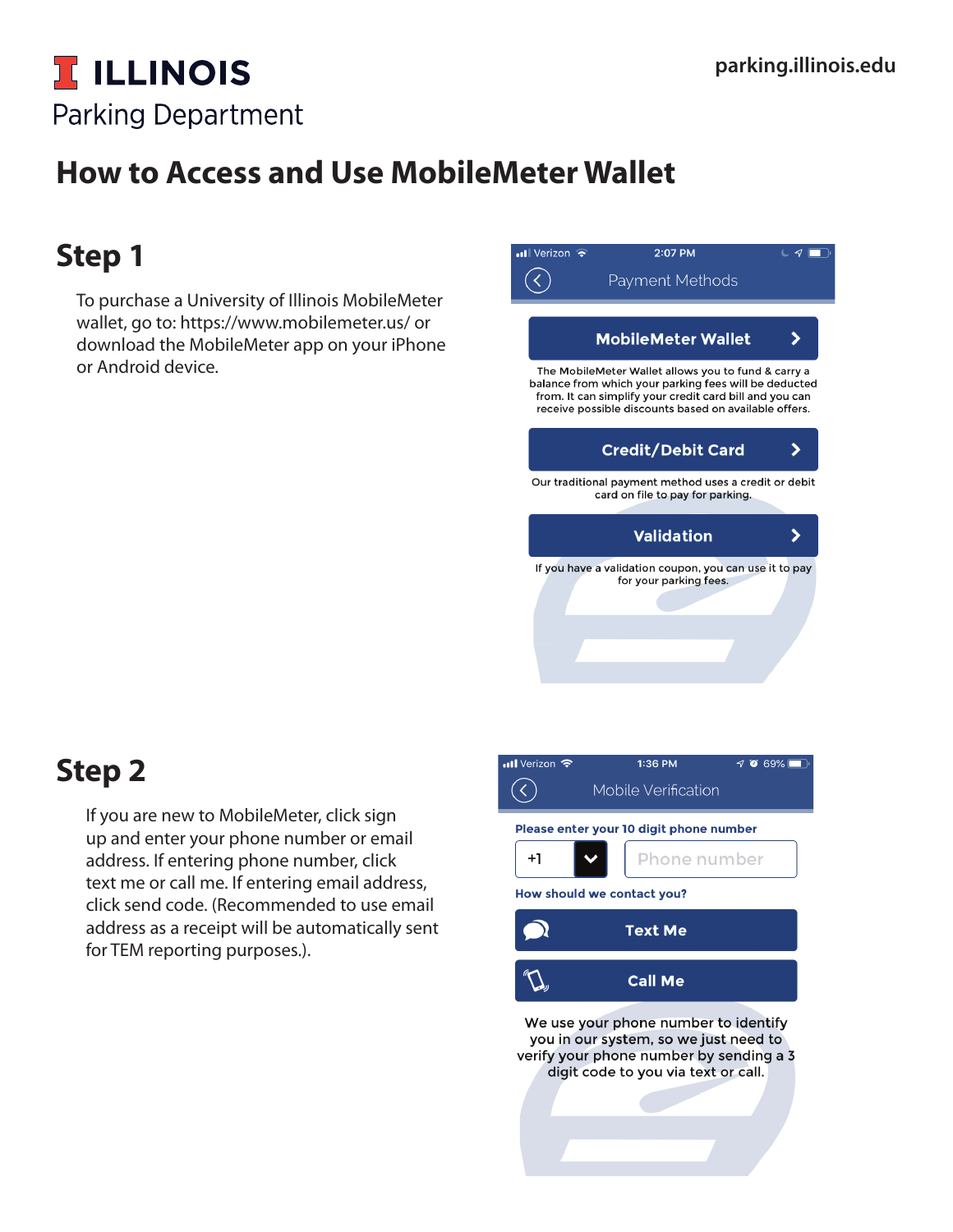## **T ILLINOIS Parking Department**

# **How to Access and Use MobileMeter Wallet**

#### **Steps 3 & 4**

Once your account is created, click the hamburger icon in the upper left to access the sidebar, then click options, and turn on email me receipts. If you signed up using your phone number, click the sidebar, then click profile, then click update, and add your email address.

Add your university t-card or personal credit/debit card by clicking the sidebar, then payment, and then add card. Enter card number, expiration month, expiration year, billing zip code, and card name. Click save. \*

\*Per OBFS rules, if using a university t-card, the credit/debit card information must be removed once the wallet is purchased. The t-card information can be deleted or be replaced with a test credit card (4111-1111-1111-1111, TEST, 2021-12).

### **Steps 5 & 6**

Once your t-card or personal credit/debit card is added to your MobileMeter account, click the sidebar, then click new session, and enter zone 301 (for Champaign Wallet use zone 217, space 1; for Urbana Wallet use zone 801, space 70712).

For UIUC parking, add vehicle license plate or select a vehicle already in your account.